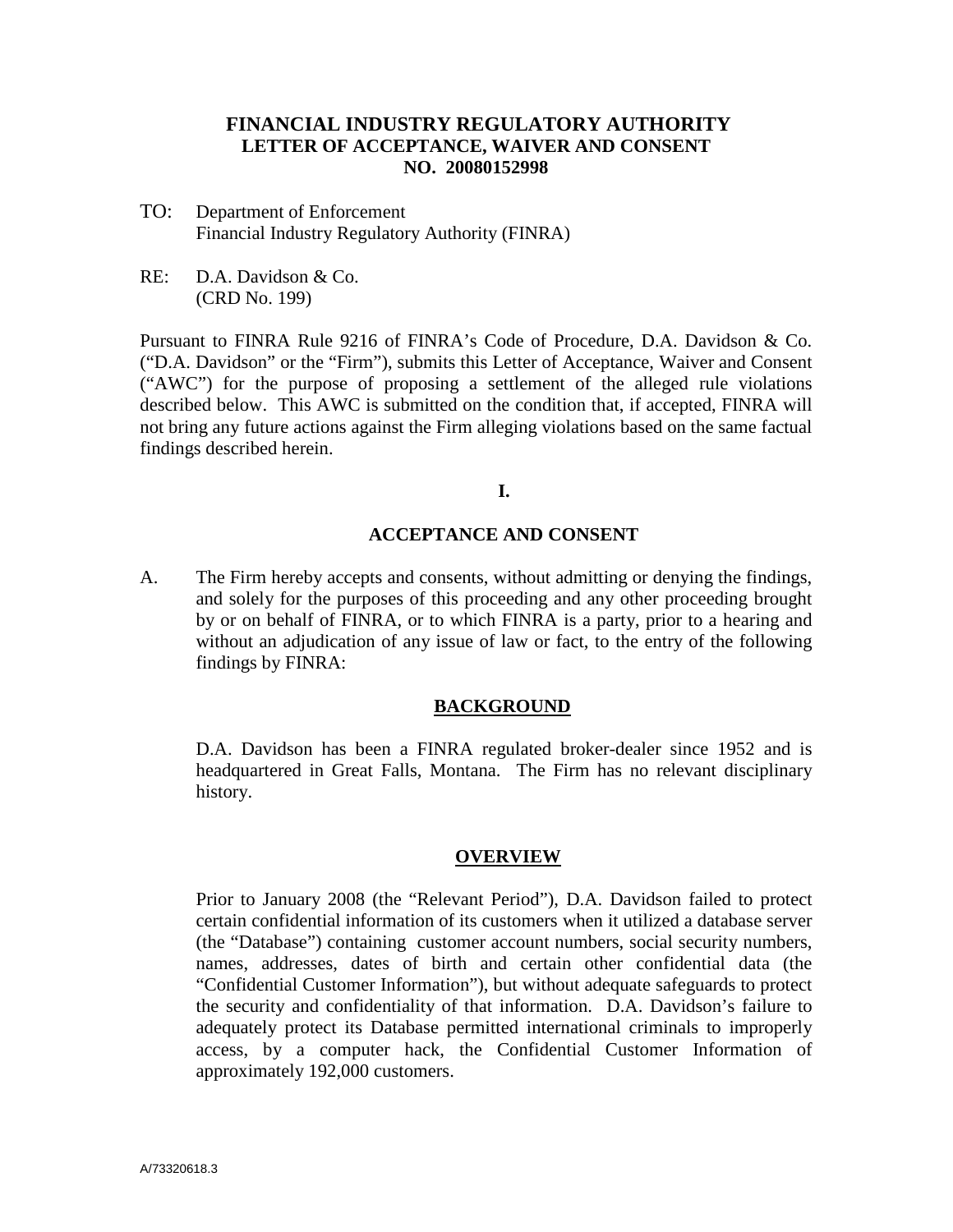Based on the foregoing, D.A. Davidson failed to adopt and implement policies and procedures reasonably designed to safeguard customer records and information, and to establish and maintain a system, including written supervisory procedures, reasonably designed to achieve compliance with Rule 30 of Regulation S-P. As a result, D.A. Davidson violated Rule 30 of Regulation S-P and NASD Rule 2110 and NASD Rules 3010(a) and (b) and NASD Rule 2110.

# **FACTS AND VIOLATIVE CONDUCT BY RESPONDENT**

Rule 30 of Regulation S-P provides that "[e]very broker, dealer . . . must adopt written policies and procedures that address administrative, technical, and physical safeguards for the protection of customer records and information. These written policies and procedures must be reasonably designed to: (1) insure the security and confidentiality of customer records and information; (2) protect against any anticipated threats or hazards to the security or integrity of customer records and information; and (3) protect against unauthorized access to or use of customer records or information that could result in substantial harm or inconvenience to any customer."

The Firm employed a public facing computer web server that hosted certain Firm web pages behind an external perimeter firewall. The computer that housed the web server also housed the Database containing the Confidential Customer Information even though the web pages did not offer its customers on-line transaction capabilities and were purely informational. The Database was stored on a computer with a persistent Internet connection, thereby leaving the information in the Database exposed to the Internet. Nonetheless, the Firm failed to implement adequate safeguards to protect the information housed on the Database.

The Database was not encrypted and the Firm never activated a password, thereby leaving the default setting of a blank password in place. The lack of encryption on the Database also increased the vulnerability of the Confidential Customer Information in that data was transmitted and stored in readable text, thus encryption mechanisms did not have to be bypassed in order to access the information stored on the Database.

a. The Compromise of Confidential Customer Information:

On December 25 and 26, 2007, the Database was compromised when an unidentified third party downloaded the Confidential Customer Information through a sophisticated network intrusion. The Firm learned of the breach through an email that was sent to it by the hacker ("Hacker") on January 16, 2008. The perpetrator, who is believed to be part of an international crime group under investigation by the U.S. Secret Service, demanded that the Firm pay a sum of money in furtherance of a blackmail scheme.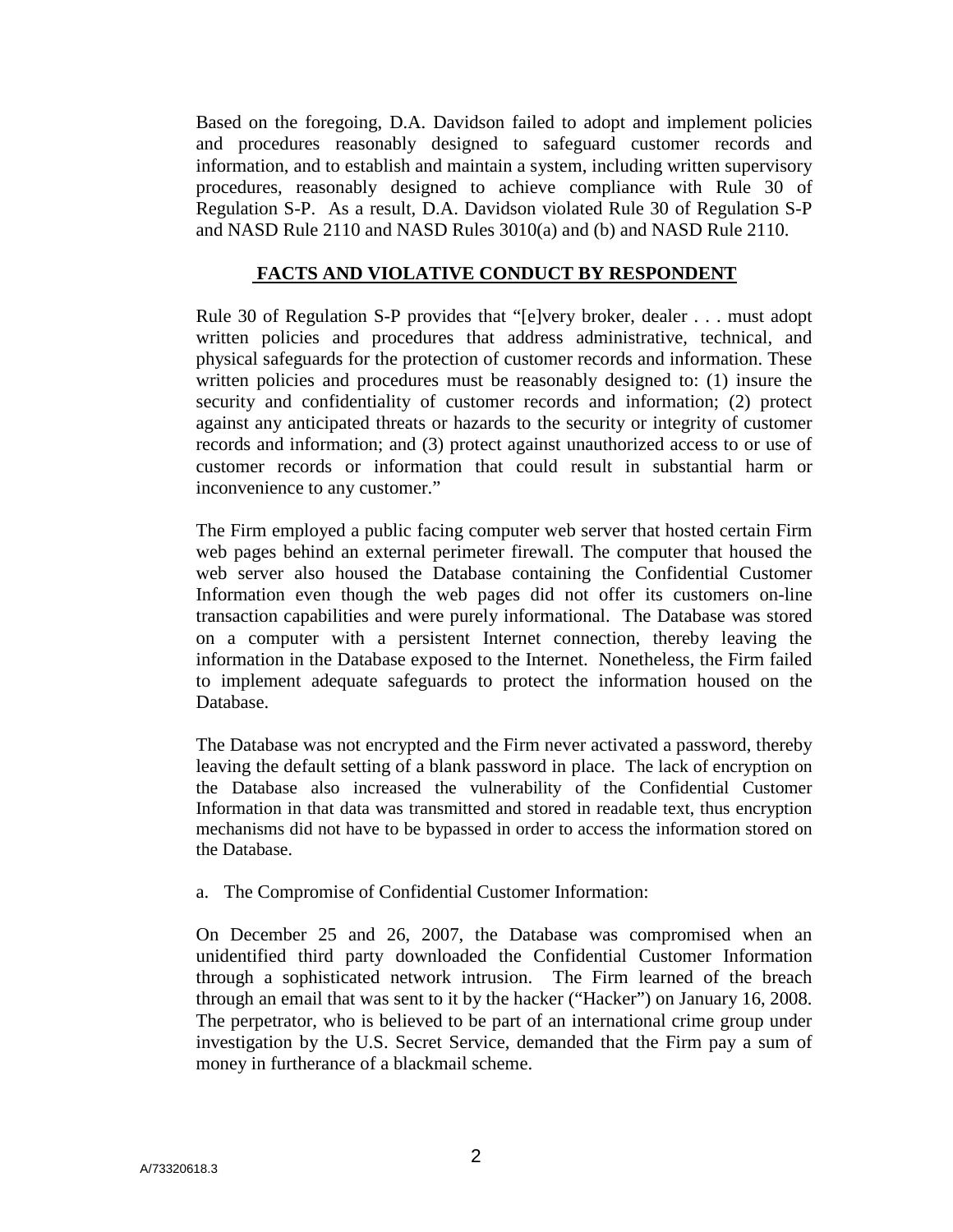The means employed by the Hacker to breach the Firm's system was through a mechanism called "SQL injection." A structured query language (SQL) injection is an attack whereby computer code is repeatedly inserted into a web page for the purpose of extracting information from a database. By doing so, Hacker was able to access and download the Confidential Customer Information of approximately [1](#page-2-0)92,000 customers.<sup>1</sup> The attacks did not affect any of the Firm's computer systems for transactions, transfers of assets, accounting or any other operational functions. These attacks were visible on web server logs, however the Firm failed to review those logs. The Firm did regularly review perimeter security logs, however the attacks were not visible on those logs. The Firm did not have any written procedures in place for the review of system web server logs, nor an intrusion detection system. Even if it had detected the intrusion, the Firm did not have written procedures setting forth an information security program designed to respond to intrusions.

Between April 2006 and October 2007 the Firm voluntarily retained independent auditors and outside security consultants at various points in time to review and/or audit its network security. During the course of those consultations, recommendations for enhancements to the Firm's security systems were made and the Firm implemented the majority of those recommendations. However, notwithstanding a recommendation to the Firm, made in or about April 2006, that an intrusion detection system be implemented, the Firm had not implemented such a system at the time the hack occurred in December 2007. The Firm received an audit report stating that the auditor had been unable to breach the Firm's external security, in October 2007. While the Firm placed no limit on the scope of the reviews, there is no indication that the auditors or outside security consultants reviewed or examined the computer housing the Database.

The Firm also did not have finalized and implemented written procedures in place for its information security program that, among other things, should have been designed to protect confidential customer information. Based on the foregoing, the Firm's systems and procedures were not reasonably designed to safeguard customer records and information in accordance with Regulation S-P. These supervisory deficiencies contributed to Hacker's ability to obtain the Confidential Customer Information of approximately 192,000 Firm customers.

b. Firm Remedial Efforts after the Intrusion:

Upon receiving the blackmail threat from Hacker, the Firm took down its website and reported the incident to law enforcement. The Firm also took other remedial steps, including hiring an outside firm to advise on electronic security, removing certain customer sensitive information from the Database, and, while there was an existing firewall protecting the server, adding an additional firewall between the

<span id="page-2-0"></span>In fact, records relating to approximately 230,000 clients were downloaded from the Database, but only approximately 192,000 of those clients were individual customers covered by Regulation S-P; the remainder were corporate or other entity accounts.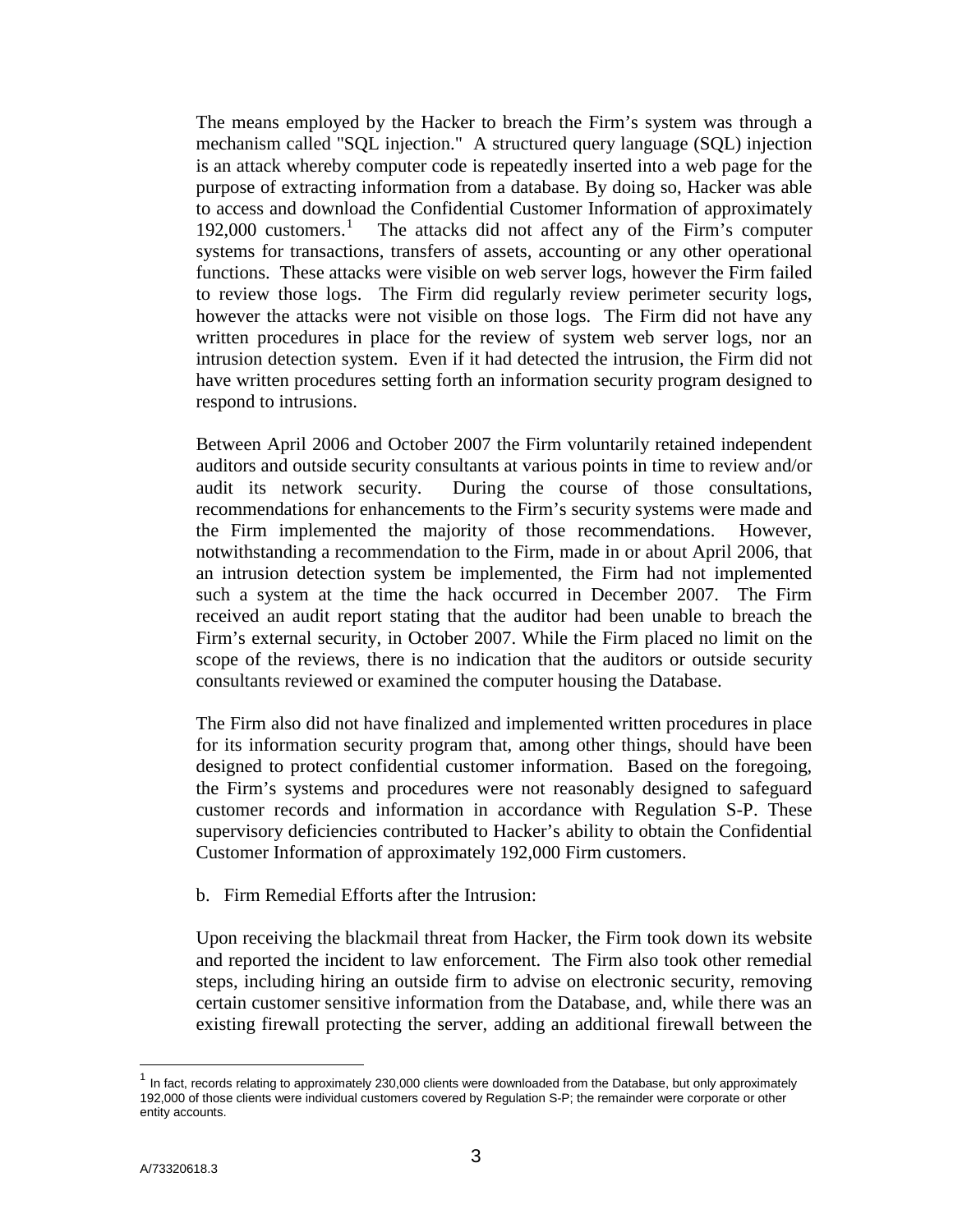internet and internal systems, deploying intrusion prevention software and employing web application testing software to test for security vulnerabilities. The Firm has also updated the Database server to the latest encryption software, installed a repository for server and network logs to be stored centrally, and formalized written procedures for the periodic review of web server logs.

c. Other Factors Considered:

The Firm provided significant cooperation to law enforcement agencies, which aided in the Secret Service's ability to identify four of the members of the international group suspected of participating in the hacking attack of the Firm. As a result of the Firm's cooperation, four suspects have been indicted, three of whom were extradited to the United States.

The Firm also took prompt remedial steps after the hacker attacks, including issuing a press release to the public reporting the incident; preparing a detailed communication plan for employees, including establishing internal and external call centers to respond to customer inquiries; providing written notice to its affected customers; and voluntarily offering affected customers a subscription to a credit-monitoring service for a two year coverage period at a cost to the Firm of \$1.3 million. The Firm has also resolved a class action litigation with its affected customers, which includes providing loss reimbursement for potential victims of the hacking of up to an aggregate of \$1,000,000. To date, to the Firm's knowledge, no customer has suffered any instances of identity theft or other actual damages as a result of the information security breach.

B. The Firm also consents to the imposition of the following sanction: a censure and fine in the amount of \$375,000.

The Firm agrees to pay the monetary sanction upon notice that this AWC has been accepted and that such payment is due and payable. I have submitted an Election of Payment form showing the method by which I propose to pay the fine imposed.

The Firm specifically and voluntarily waives any right to claim that it is unable to pay, now or at any time hereafter, the monetary sanction imposed in this matter.

The sanctions imposed herein shall be effective on a date set by FINRA staff.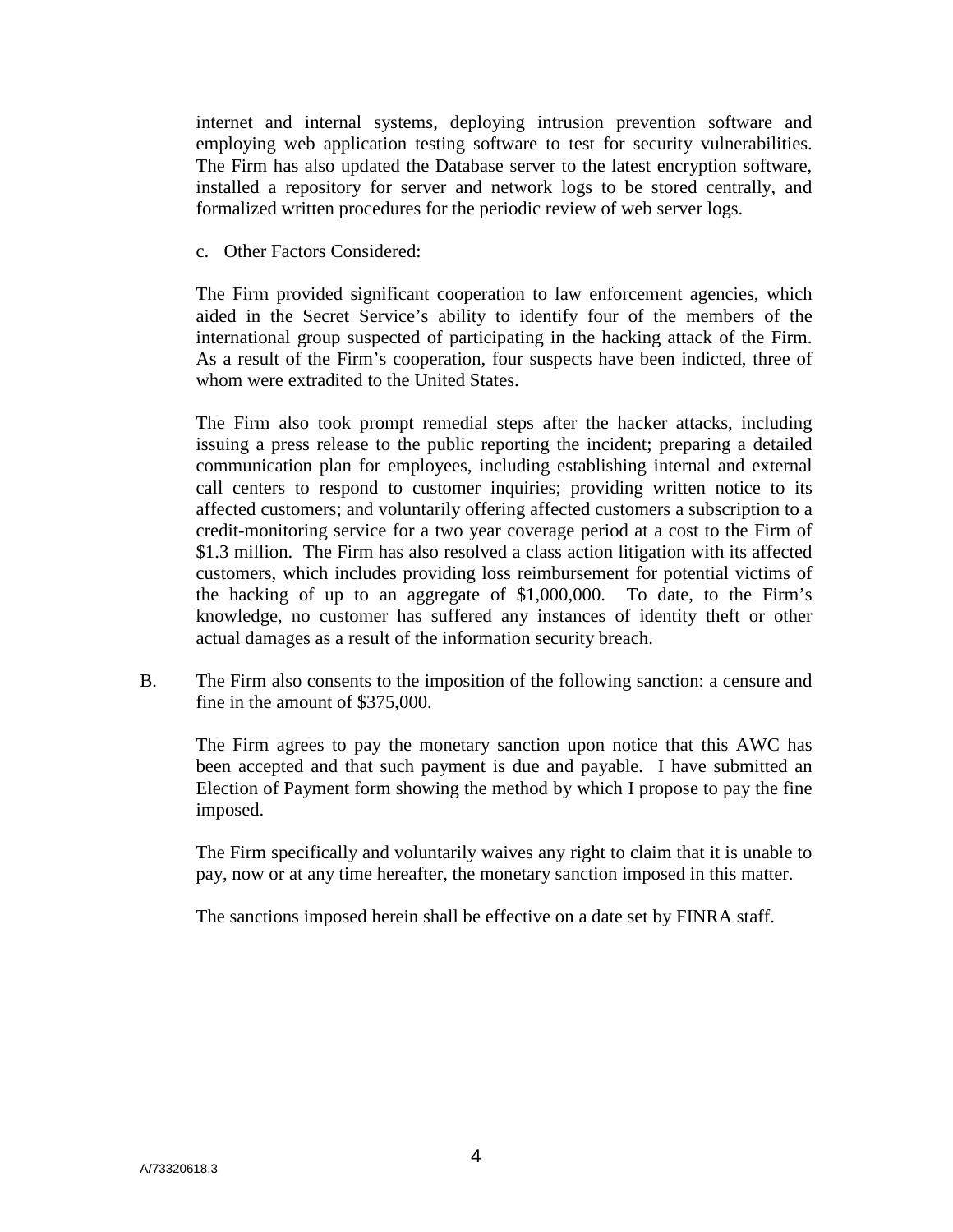### **WAIVER OF PROCEDURAL RIGHTS**

I specifically and voluntarily waive the following rights granted under FINRA's Code of Procedure:

- A. To have a Formal Complaint issued specifying the allegations against me;
- B. To be notified of the Formal Complaint and have the opportunity to answer the allegations in writing;
- C. To defend against the allegations in a disciplinary hearing before a hearing panel, to have a written record of the hearing made and to have a written decision issued; and,
- D. To appeal any such decision to the NAC and then to the U.S. Securities and Exchange Commission and a U.S. Court of Appeals.

Further, I specifically and voluntarily waive any right to claim bias or prejudgment of the General Counsel, the NAC, or any member of the NAC, in connection with such person's or body's participation in discussions regarding the terms and conditions of this AWC, or other consideration of this AWC, including acceptance or rejection of this AWC.

I further specifically and voluntarily waive any right to claim that a person violated the ex parte prohibitions of FINRA Rule 9143 or the separation of functions prohibitions of FINRA Rule 9144, in connection with such person's or body's participation in discussions regarding the terms and conditions of this AWC, or other consideration of this AWC, including its acceptance or rejection.

# **III.**

# **OTHER MATTERS**

I understand that:

- A. Submission of this AWC is voluntary and will not resolve this matter unless and until it has been reviewed and accepted by the NAC, a Review Subcommittee of the NAC, or the Office of Disciplinary Affairs ("ODA"), pursuant to FINRA Rule 9216;
- B. If this AWC is not accepted, its submission will not be used as evidence to prove any of the allegations against me; and,
- C. If accepted: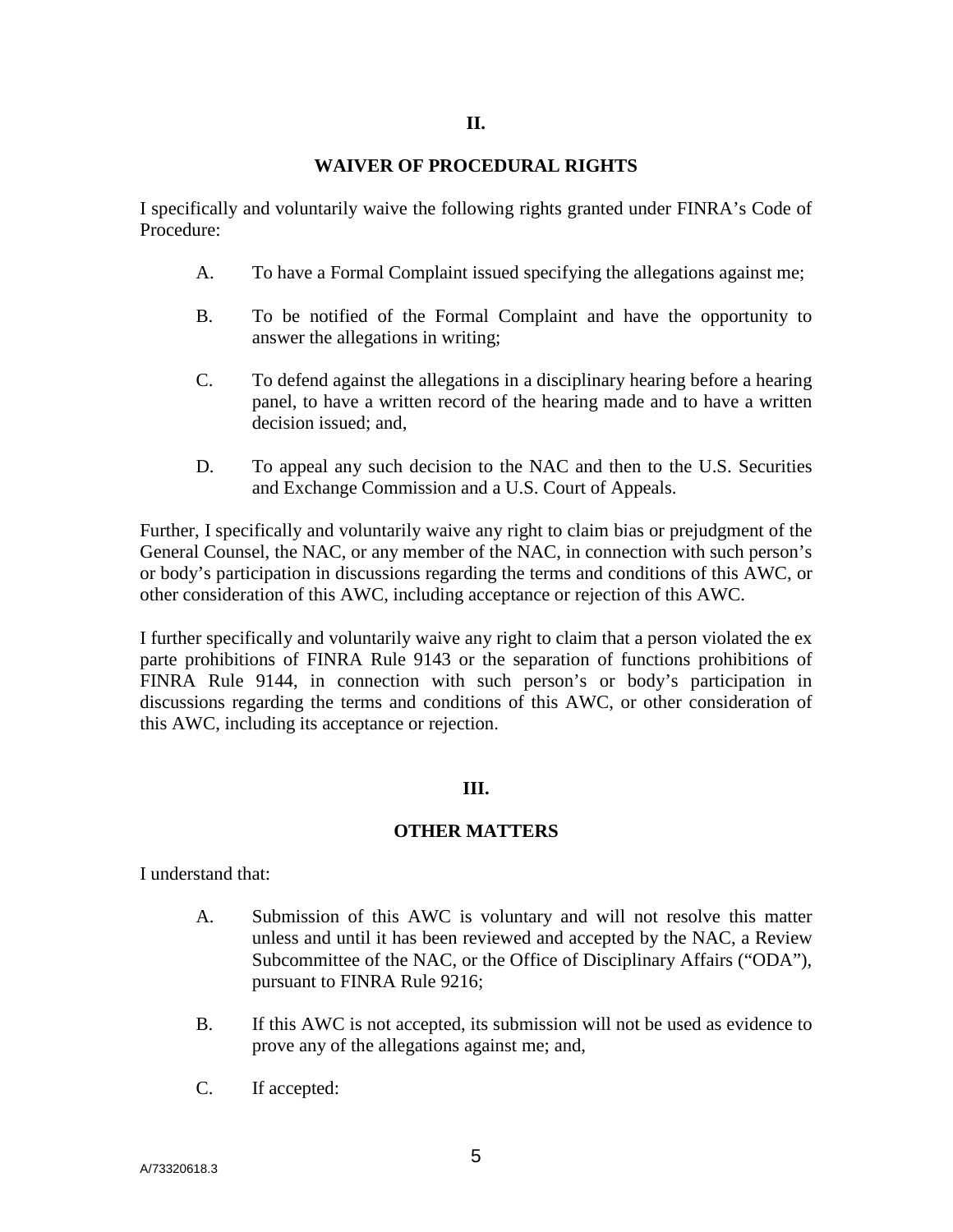- 1. this AWC will become part of my permanent disciplinary record and may be considered in any future actions brought by FINRA or any other regulator against me;
- 2. this AWC will be made available through FINRA's public disclosure program in response to public inquiries about my disciplinary record;
- 3. FINRA may make a public announcement concerning this agreement and the subject matter thereof in accordance with FINRA Rule 8313; and,
- 4. I may not take any action or make or permit to be made any public statement, including in regulatory filings or otherwise, denying, directly or indirectly, any finding in this AWC or create the impression that the AWC is without factual basis. I may not take any position in any proceeding brought by or on behalf of FINRA, or to which FINRA is a party, that is inconsistent with any part of this AWC. Nothing in this provision affects my right to take legal or factual positions in litigation or other legal proceedings in which FINRA is not a party.
- D. I may attach a Corrective Action Statement to this AWC that is a statement of demonstrable corrective steps taken to prevent future misconduct. I understand that I may not deny the charges or make any statement that is inconsistent with the AWC in this Statement. This Statement does not constitute factual or legal findings by FINRA, nor does it reflect the views of FINRA or its staff.